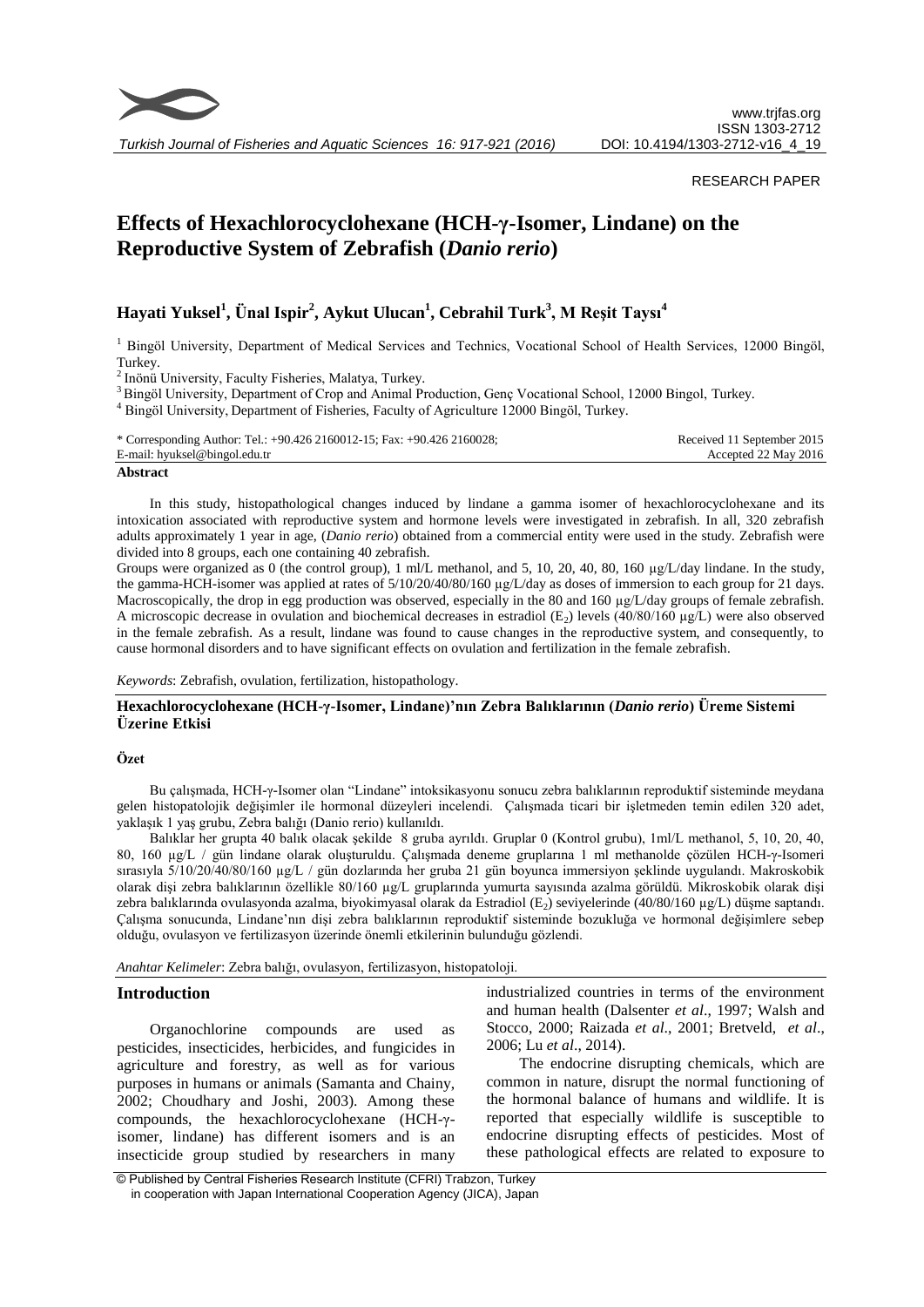organochlorine pesticides and influence the reproductive function (Mnif *et al*., 2011).

Lindane is highly toxic to fish, bees, and aquatic invertebrates. It is very stable in both fresh and salt water environments. It will disappear from the water by secondary mechanisms such as adsorption on sediment, biological breakdown by microflora and fauna, and adsorption by fish through gills, skin, and food (Lawson *et al*., 2011). Although no clinical signs have been observed in aquatic organisms subjected to lindane toxicity, lindane toxicity affects the endocrine system of fish as a result of biochemical changes, resulting in hormonal imbalance due to the breakdown of steroidogenesis in the ovary, and a significant decrease in egg production (Singh *et al*., 1993; Ensenbach and Nagel, 1997; Pesando *et al*., 2004; Consiglio *et al*., 2009; Lawson *et al*., 2011; Mnif *et al*., 2011).

Due to the similarity of its genome structure with humans and other vertebrates, and almost the same metabolism and embryonic development, the zebrafish became a test organism utilized frequently in toxicology studies (Kimmel *et al*., 1995; Lele and Krone, 1996; Belair *et al*., 2001; Andreasen *et al*., 2002; Stern and Zon, 2003; Bello *et al*., 2004; Balasubramani and Pandian, 2008; Lawson *et al*., 2011; Chang *et al*., 2013; Lu *et al*., 2014). Therefore, in the present study, the effects of lindane, which causes serious problems in the reproductive system of mammals, were examined histologically and biochemically on the reproductive system of zebrafish.

# **Materials and Methods**

One-year-old mature male and female zebrafish (*Danio rerio*), obtained from a commercial enterprise, were used. The fish were put in continuously aerated 12-liter aquariums, each with  $28 \pm 1$ °C water temperature at pH 7. Every other day, one-third of the water was changed. Ambient temperature, pH, and oxygen levels were monitored and kept under control. To establish the photoperiod of the environment of the aquarium, 12 hours of light and 12 hours of dark was provided. Before starting experiment, the fish were fed 3 times daily for 2 weeks with a commercial aquarium fish food for adaptation to the environment.

#### **Experimental Plan**

During the study, the fish were divided into 8 groups of 40 fish each (20 male, 20 female zebrafish) in 12-liter polyethylene tanks in the Bingol University, Faculty of Agriculture, Department of Fisheries Laboratory. In the study, the doses of Lindane to be administered to groups were determined according to the previous study conducted by Ensenbach and Nagel, 1995; (for 48 hours  $LD_{50}$ 0.14 mg/L and for 96 hours  $LD_{50}$  dose of 0.11 mg/L for zebrafish). Other than the control group, 1 ml/L

methanol, and 5/10/20/40/80/160 µg/L/day lindane were given to each group separately. The HCH-γisomer (Lindane, Aldrich, CAS Number: 58-89-9) dissolved in 1 ml of methanol was applied to the fish kept in a bath for 21 days with doses of  $5/10/20/40/80/160$   $\mu$ g/L/day, respectively, in the study. The fish were kept under observation during the entire day, and clinical changes were recorded.

To collect eggs, 3 female and 9 male fish from each group were put into a separate aquarium. Small cages made of nylon tulle with 2-mm mesh were placed in aquariums to the prevent fish from eating their own eggs. The eggs in this aquarium were collected and counted by a siphoning method and taken to a separate medium to complete their development. The number of unfertilized and fertilized eggs, which were kept in a separate environment, the hatching rate, changes in embryonic and larval stages, and the teratogenic effects were observed through a stereo microscope with digital camera.

At the end of the experiment, systemic necropsy was performed on the surviving fish in the control and experimental groups after a benzocaine hydrochloride (benzocaine HCL) bath anesthesia (250 mg/L) (Neiffer, *et al*., 2009). The gonads were taken from 20 fish (10 males, 10 females) in each group, and homogenized in 1 ml saline. The homogenate was then centrifuged and the supernatants were stored at - 20°C to be used to perform the hormone analysis. The estradiol  $(E_2)$  and testosterone  $(T)$  levels were biochemically measured using the competitive ELISA kits (abcam, ab108666, ab108667, Germany) in the collected supernatants. The gonads of other fish that underwent necropsy were evaluated macroscopically and fixed in neutral formalin solution with 10% buffer. Later, cross-sections of 5-micron thickness were taken by microtome through the paraffin blocks from the fixed tissues and stained with hematoxylin and eosin, then examined under a light microscope (Anderson, G. and Bancroft, J. 2002).

#### **Statistical Evaluation**

The t-student test was used for the obtained group averages and the determination of standard deviation. The one-way ANOVA test was performed using Minitab 14 statistical software to demonstrate the differences in the number of eggs and the hormone analysis values of fish among the groups. A difference of P*≤*0.01 and P*≤*0.05 was considered significant.

# **Results**

In this study, the histopathological changes in the reproductive system and hormone levels of the fish were analyzed after applying 0, methanol at 5, 10, 20, 40, 80, and 160  $\mu$ g/L/day lindane in a bath for 21 days to the fish separated for reproduction.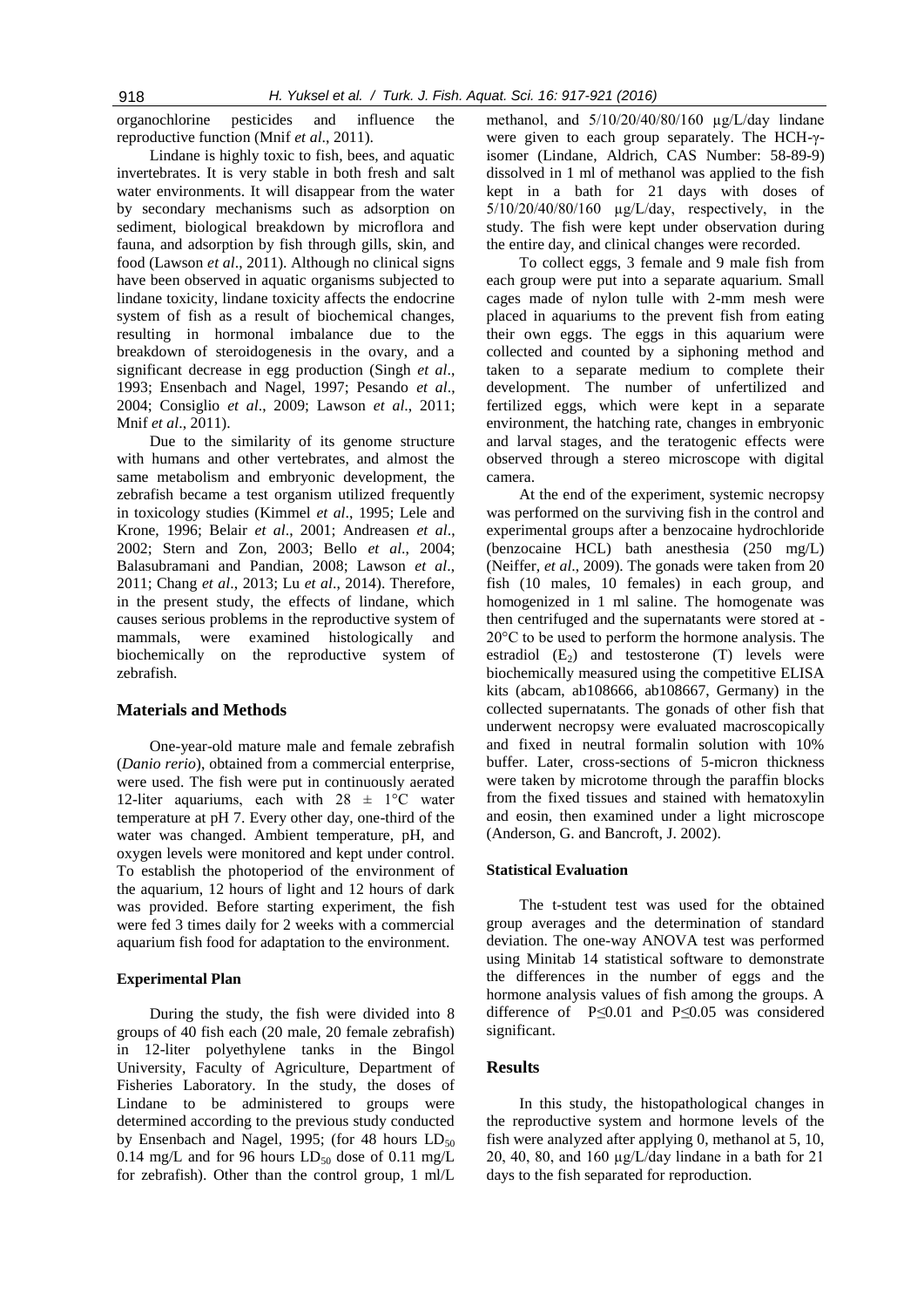Clinically, deaths (6 zebrafish) were observed only in the 160  $\mu$ g/L experimental group on the 2<sup>nd</sup> day throughout the study, and there were no other clinical findings in the control and other experimental groups. At the end of the experiment, no noticeable macroscopic findings were found in the reproductive system of the systemic necropsied Zebrafish in any experimental group.

Histologically, the  $4<sup>th</sup>$  and  $5<sup>th</sup>$  stages of oocytes were found common in the control group of zebrafish **(Figure 1 A).** In most cases, the  $3<sup>rd</sup>$  and  $4<sup>th</sup>$  stage oocytes were identified in addition to partly atretic follicles in the groups with 5, 10, 20  $\mu$ g/L/day lindane administered, whereas in the groups with 40, 80, and 160  $\mu$ g/L/day lindane, the 2<sup>nd</sup> and 3<sup>rd</sup> stage oocytes and atretic follicle were common; however, the number of mature oocytes had decreased (Figures 1 B, C, D).

Throughout the experiment, counting the fish eggs collected by the siphoning method was performed under a stereo microscope. For the egg counts, the average number of eggs was 485 both in the control group and in the methanol groups. According to the egg counts, it was observed that the difference in the number of eggs was statistically significant: the number of eggs in the experimental groups was decreased significantly, especially in the 80 - and  $160$ - $\mu$ g/L groups, in line with the increasing dose of lindane (Figure 2.). After counting and storing in a separate medium, the eggs were monitored for 3 days (72 hours). In the counting larvae that was performed under a stereo microscope to determine the hatching rates, it was observed that the average numbers of larvae from eggs in the control and methanol groups were 405 (83.45%) and 377 (81.2%), respectively. And, in the experimental groups, it was observed that the average number of hatched larvae was reduced. In line with these results, examining the comparison of the experimental groups with the control and methanol groups, it was observed that the number of hatched larvae and number of eggs were decreasing gradually, and there was a significant difference in this rate (*p≤*0.05) in the 40, 80 and (*p≤*0.01) in the 160 µg/L groups .

No teratogenic changes were observed in the fish, either in the eggs or in the larval period or afterward.

In the biochemical and hormonal evaluation of the female zebrafish, it was observed that the levels of estradiol  $(E_2)$  were decreased in the experimental groups compared with the control and methanol groups, and that these decreases were statistically significant, especially in the 40, 80, and 160  $\mu$ g/L/day groups (*p≤*0.05) (Figure 3.). No significant change was observed in the testosterone (T) levels of female zebrafish in the experimental groups as compared to the control and methanol groups. Further, in the biochemical and hormonal evaluation of male zebrafish, it was observed that the levels of estradiol  $(E_2)$  were decreased in the experimental groups

compared with the control and methanol groups, and that these decreases were statistically significant, especially in the 80–160 µg/L/day Lindane groups (P≤0.05). However, no significant difference was observed in the testosterone (T) levels of male zebrafish between the experimental groups and the control and methanol groups.

# **Discussion**

Several endocrine-disrupting chemicals, such as pesticides, can interact with the female reproductive system and lead to endocrine disruption (Bretveld *et al*., 2006; Costa *et al*., 2014). It has been reported that, depending on the lindane toxicity in fish, inhibition of ovarian steroidogenesis was found together with the affected reproductive system, and consequently, hormonal imbalances and significant decreases in egg production were observed (Singh *et al*., 1993; Ensenbach and Nagel, 1997; Mnif *et al*., 2011).

Mills and Chichester (2005) have pointed out that alterations in plasma sex steroid concentrations may have resulted from several different mechanisms of action, including direct effects on steroidogenic enzymes or through indirect modifications associated with altered feedback loops. Mechanisms of action of organochlorine compounds can trigger two types of response: mimicking hormonal action, as an agonistic effect, or leading to a lack of response and preventing the binding of the natural hormone, an antagonistic effect (Mnif *et al*., 2011; Costa *et al*., 2014). It was reported in other studies that organochlorine compounds did not lead to a significant change in the testosterone and estradiol  $(E_2)$  levels in male zebrafish, whereas the levels of estradiol and testosterone in female zebrafish had decreased (Singh *et al*., 1993; Chang *et al*., 2013). In the present study, a statistically significant decrease was observed in the comparison of estradiol  $(E_2)$  levels between the control+methanol groups and the 40, 80, 160 µg/L/day groups in female zebrafish, and the 80 and 160 µg/L/day groups in male zebrafish*.* No significant difference was observed in the comparison of testosterone (T) levels with the control and methanol groups between male and female zebrafish*.*

At the same time, it was reported that the estradiol and testosterone affected the amount of eggs during gametogenesis in female zebrafish (Chang, 2013). In that study, effects of the organochlorine chemicals on the reproductive system in female zebrafish were investigated; it was reported that organochlorine chemicals significantly decreased the egg production. (Chang, 2013). Histopathologically, in the present study, we observed a reduced number of mature oocytes and decreased number of eggs in the groups with 40, 80 and 160  $\mu$ g/L/day of lindane.

In a study where lindane was administered to male rats orally in gradually increasing doses, it was observed that the proliferation in spermatogonia and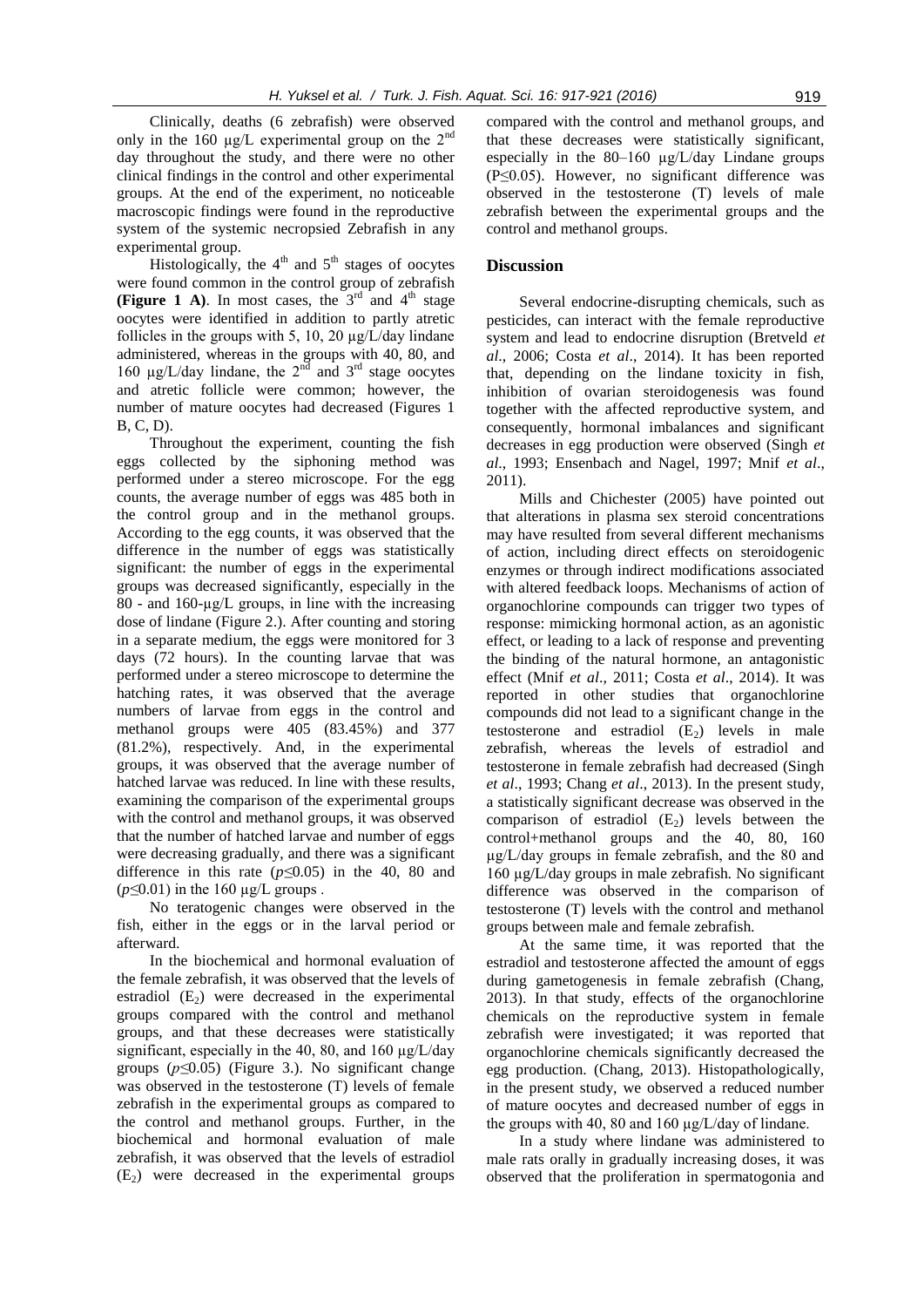

**Figure 1.** Histologic appearance of the ovaries. A. Control B. 40 µg/L dose C. 80 µg/L dose D. 160 µg/L dose. HE x200.



**Figure 2.** Control and experimental groups, showing the number of eggs retrieved from zebrafish according to dose.



**Figure 3.** Control and experimental groups by dose, showing the levels of estradiol in female zebrafish.

spermatocytes (PCNA positivity) had decreased significantly, depending on the dose of the toxic substance (Yuksel *et al*., 2009). In the present study, although there were no histopathologically significant changes in the testes of male zebrafish, there were significant differences between the control group and the experimental groups in terms of the number of fertilized eggs and the number of hatched larvae. Similar to a study carried out with male rats (Yuksel *et al*., 2009), this decrease in the rate of fertilization was thought to be associated with a decrease in proliferation in the germ cells of the zebrafish .

As a result, it was observed that lindane does not lead to a histopathological change in the testes of male zebrafish. Further, the decrease in the number of eggs and ovulation and the decrease in estradiol  $(E_2)$